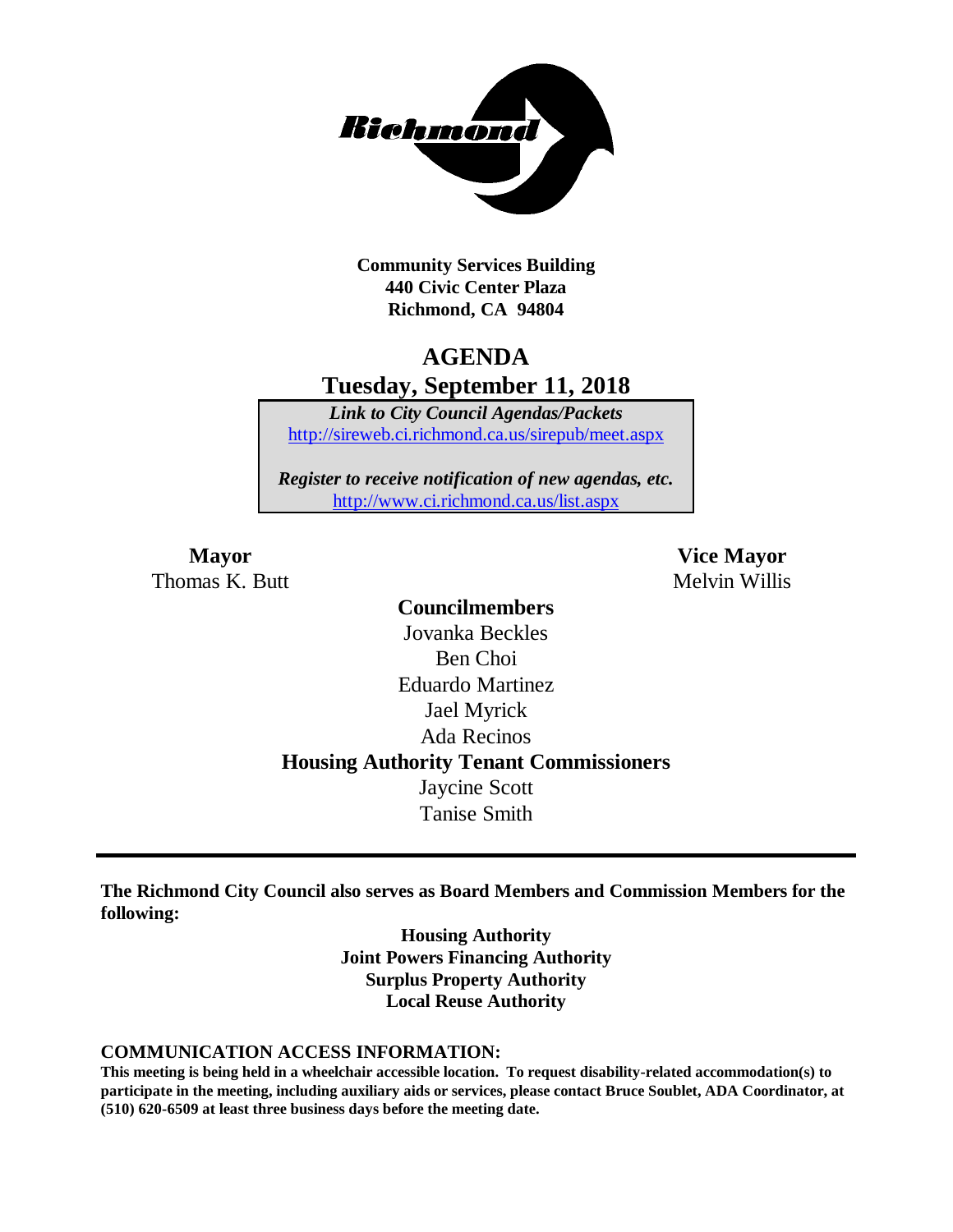# **MEETING PROCEDURES**

The City of Richmond encourages community participation at its City Council meetings and has established procedures that are intended to accommodate public input in a timely and time-sensitive way. As a courtesy to all members of the public who wish to participate in City Council meetings, please observe the following procedures:

**PUBLIC COMMENT ON AGENDA ITEMS:** Anyone who desires to address the City Council on items appearing on the agenda must complete and file a pink speaker's card with the City Clerk **prior** to the City Council's consideration of the item. Once the City Clerk has announced the item, no person shall be permitted to speak on the item other than those persons who have submitted their names to the City Clerk. Your name will be called when the item is announced for discussion. **Each speaker will be allowed up to TWO (2) MINUTES to address the City Council on NON-PUBLIC HEARING items listed on the agenda. Speakers are allowed up to THREE (3) minutes on PUBLIC HEARING items.**

**OPEN FORUM FOR PUBLIC COMMENT:** Individuals who would like to address the City Council on matters not listed on the agenda or on items remaining on the consent calendar may do so under Open Forum. All speakers must complete and file a pink speaker's card with the City Clerk **prior** to the commencement of Open Forum. The amount of time allotted to individual speakers shall be determined based on the number of persons requesting to speak during this item. **The time allocation for each speaker will be as follows:** 15 or fewer speakers, a maximum of 2 minutes; 16 to 24 speakers, a maximum of 1 and one-half minutes; and 25 or more speakers, a maximum of 1 minute.

### **SPEAKERS ARE REQUESTED TO OCCUPY THE RESERVED SEATS IN THE FRONT ROW BEHIND THE SPEAKER'S PODIUM AS THEIR NAME IS ANNOUNCED BY THE CITY CLERK.**

**CONSENT CALENDAR:** Consent Calendar items are considered routine and will be enacted, approved or adopted by one motion unless a request for removal for discussion or explanation is received from the audience or the City Council. A member of the audience requesting to remove an item from the consent calendar must first complete a speaker's card and file the card with the City Clerk **prior** to the City Council's consideration of Agenda Review. Councilmembers who request to remove an item from the consent calendar must do so during Agenda Review. An item removed from the Consent Calendar may be placed anywhere on the agenda following the City Council's agenda review.

**CONDUCT AT MEETINGS:** Richmond City Council meetings are limited public forums during which the City strives to provide an open, safe atmosphere and promote robust public debate. Members of the public, however, must comply with state law, as well as the City's laws and procedures and may not actually disrupt the orderly conduct of these meetings. The public, for example, may not shout or use amplifying devices, must submit comment cards and speak during their allotted time, may not create a physical disturbance, may not speak on matters unrelated to issues within the jurisdiction of the City Council or the agenda item at hand, and may not cause immediate threats to public safety.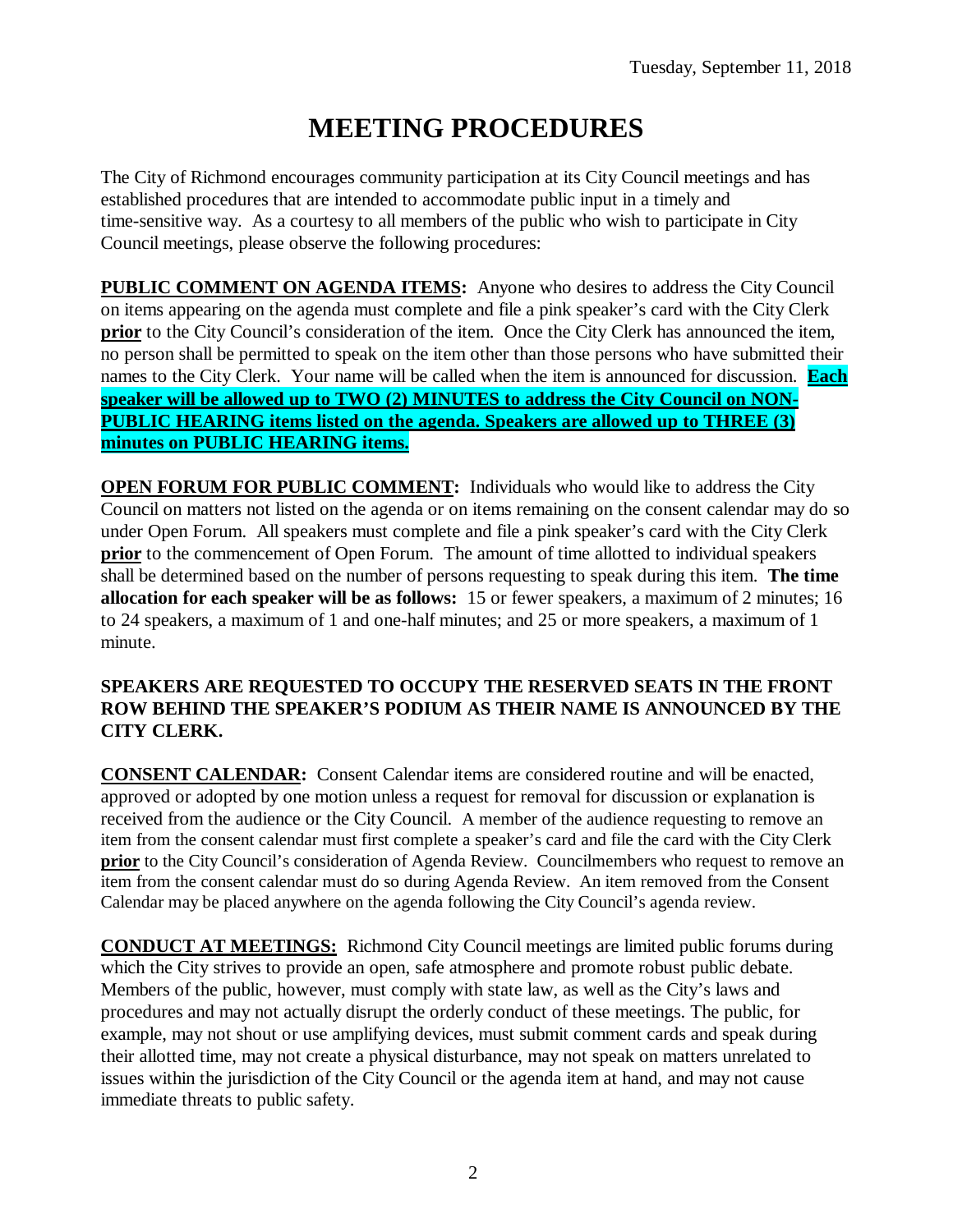**CITY HARASSMENT POLICY:** The City invites public comment and critique about its operations, including comment about the performance of its public officials and employees, at the public meetings of the City Council and boards and commissions. However, discriminatory or harassing comments about or in the presence of City employees, even comments by third parties, may create a hostile work environment, if severe or pervasive. The City prohibits harassment against an applicant, employee, or contractor on the basis of race, religious creed, color, national origin, ancestry, physical disability, medical condition, mental disability, marital status, sex (including pregnancy, childbirth, and related medical conditions), sexual orientation, gender identity, age or veteran status, or any other characteristic protected by federal, state or local law. In order to acknowledge the public's right to comment on City operations at public meetings, which could include comments that violate the City's harassment policy if such comments do not cause an actual disruption under the Council Rules and Procedures, while taking reasonable steps to protect City employees from discrimination and harassment, City Boards and Commissions shall adhere to the following procedures. If any person makes a harassing remark at a public meeting that violates the above City policy prohibiting harassment, the presiding officer of the meeting may, at the conclusion of the speaker's remarks and allotted time: (a) remind the public that the City's Policy Regarding Harassment of its Employees is contained in the written posted agenda; and (b) state that comments in violation of City policy are not condoned by the City and will play no role in City decisions. If any person makes a harassing remark at a public meeting that violates the above City policy, any City employee in the room who is offended by remarks violating the City's policy is excused from attendance at the meeting. No City employee is compelled to remain in attendance where it appears likely that speakers will make further harassing comments. If an employee leaves a City meeting for this reason, the presiding officer may send a designee to notify any offended employee who has left the meeting when those comments are likely concluded so that the employee may return to the meeting. The presiding officer may remind an employee or any council or board or commission member that he or she may leave the meeting if a remark violating the City's harassment policy is made. These procedures supplement the Council Rules and Procedures relating to disruption of orderly conduct at Council meetings.

Any law enforcement officer on duty or whose service is commanded by the presiding officer shall be Sergeant-at-Arms of the Council meetings. He/she, or they, shall carry out all orders and instructions given by the presiding officer for the purpose of maintaining order and decorum at the Council meetings (City Council Rules of Procedure and Order Section III F, RMC Section 2.12.030).

**\*\*\*\*\*\*\*\*\*\*\*\*\*\*\*\*\*\*\*\*\*\*\*\*\*\*\*\*\*\*\*\*\*\*\*\*\*\*\*\*\*\*\*\*\*\*\*\*\*\*\*\*\*\*\*\*\*\***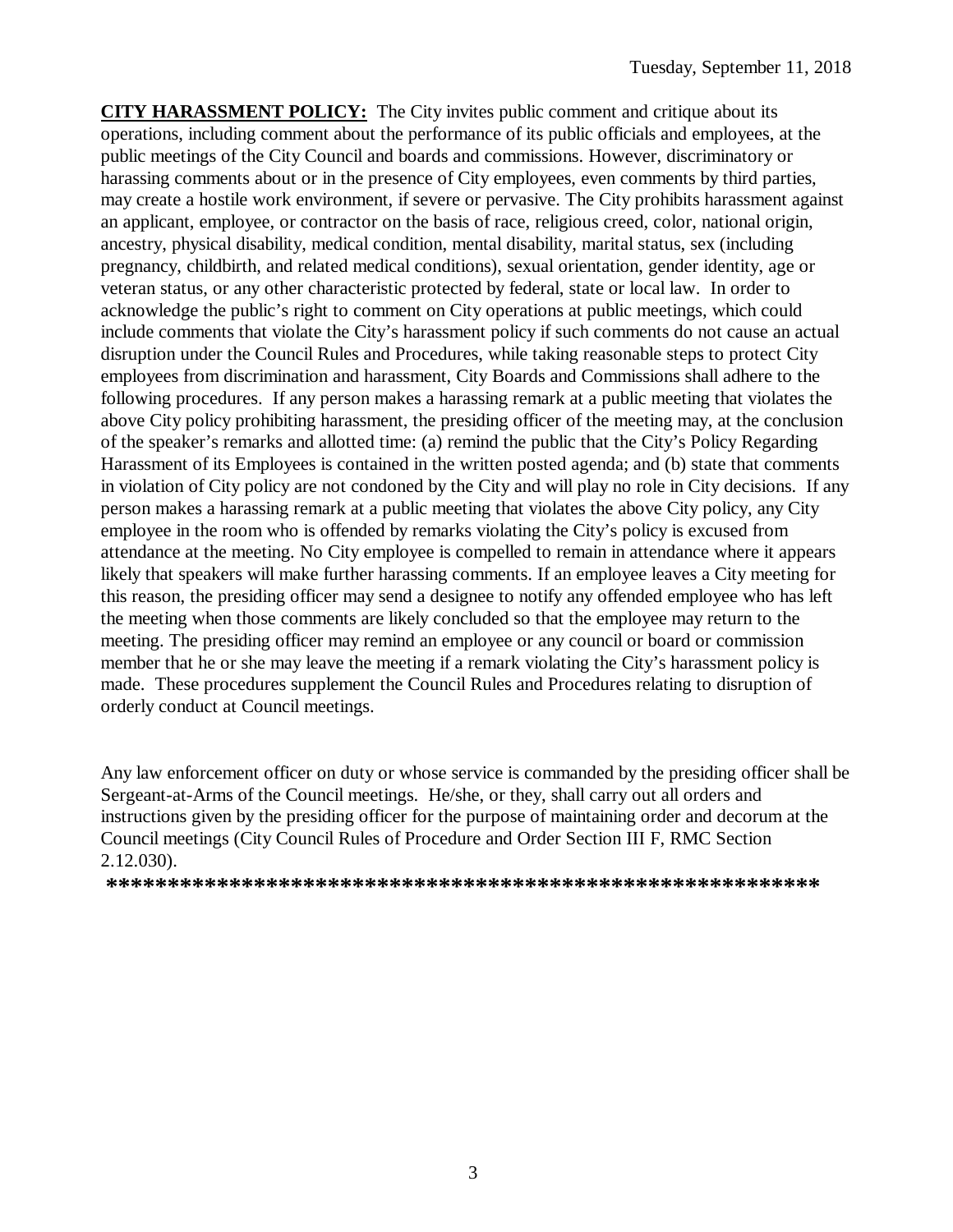# **OPEN SESSION TO HEAR PUBLIC COMMENT BEFORE CLOSED SESSION**

5:30 p.m.

### **A. ROLL CALL**

### **B. PUBLIC COMMENT BEFORE CLOSED SESSION**

### **C. ADJOURN TO CLOSED SESSION**

### **CLOSED SESSION**

Shimada Room of the Community Services Building

### **CITY COUNCIL**

CONFERENCE WITH LEGAL COUNSEL - EXISTING LITIGATION (Subdivision [a] of Government Code Section 54956.9):

R.H. vs. City of Richmond

PUBLIC EMPLOYEE APPOINTMENT (Government Code Section 54957.6):

Title: Acting City Manager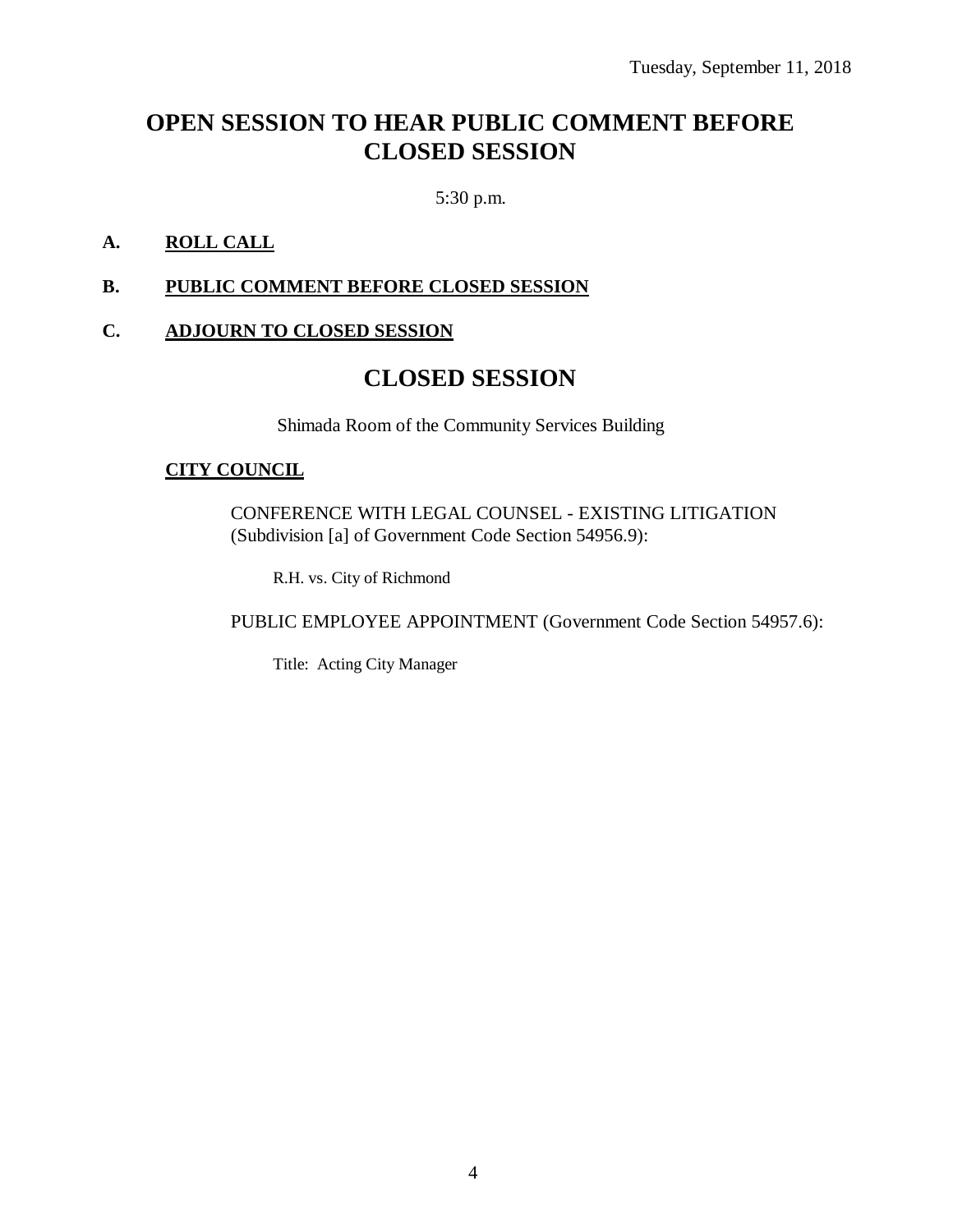# **REGULAR MEETING OF THE SUCCESSOR AGENCY TO THE RICHMOND COMMUNITY REDEVELOPMENT AGENCY AND RICHMOND CITY COUNCIL**

6:30 p.m.

- **A. PLEDGE TO THE FLAG**
- **B. ROLL CALL**
- **C. STATEMENT OF CONFLICT OF INTEREST**
- **D. AGENDA REVIEW**
- **E. REPORT FROM THE CITY ATTORNEY OF FINAL DECISIONS MADE DURING CLOSED SESSION**
- **F. REPORT FROM THE CITY MANAGER**
- **G. OPEN FORUM FOR PUBLIC COMMENT**

### **H. SUCCESSOR AGENCY TO THE RICHMOND COMMUNITY REDEVELOPMENT AGENCY CONSENT CALENDAR**

**H-1.** ADOPT a resolution approving the Successor Agency to the Richmond Community Redevelopment Agency's amendment to the Recognized Obligation Payment Schedule to address increased construction costs for construction of the Wall Avenue storm drain improvement project, pursuant to California Health and Safety Code Section 34177(1) - Successor Agency (Alan Wolken 307-8137).

### **I. CITY COUNCIL CONSENT CALENDAR**

- **I-1.** ACCEPT and APPROPRIATE a donation from the Pema Chodron Foundation for the Office of Neighborhood Safety (ONS) Operation Peacemaker Fellowship, in the amount of \$5,000, to provide general support for ONS Operation Peacemaker Fellowship program - Office of Neighborhood Safety (DeVone Boggan 620-5422).
- **I-2.** ADOPT a resolution accepting The Officer Bradley A. Moody Memorial Underpass project as being complete and in that acceptance, permanently vacate the former at-grade public crossing located at Railroad Mile Post .80 - Seaver Avenue Industrial Lead (DOT No. 912 002H) - Engineering and Capital Improvement Projects Department (Yader A. Bermudez 774-6300/Michael Williams 307-8147).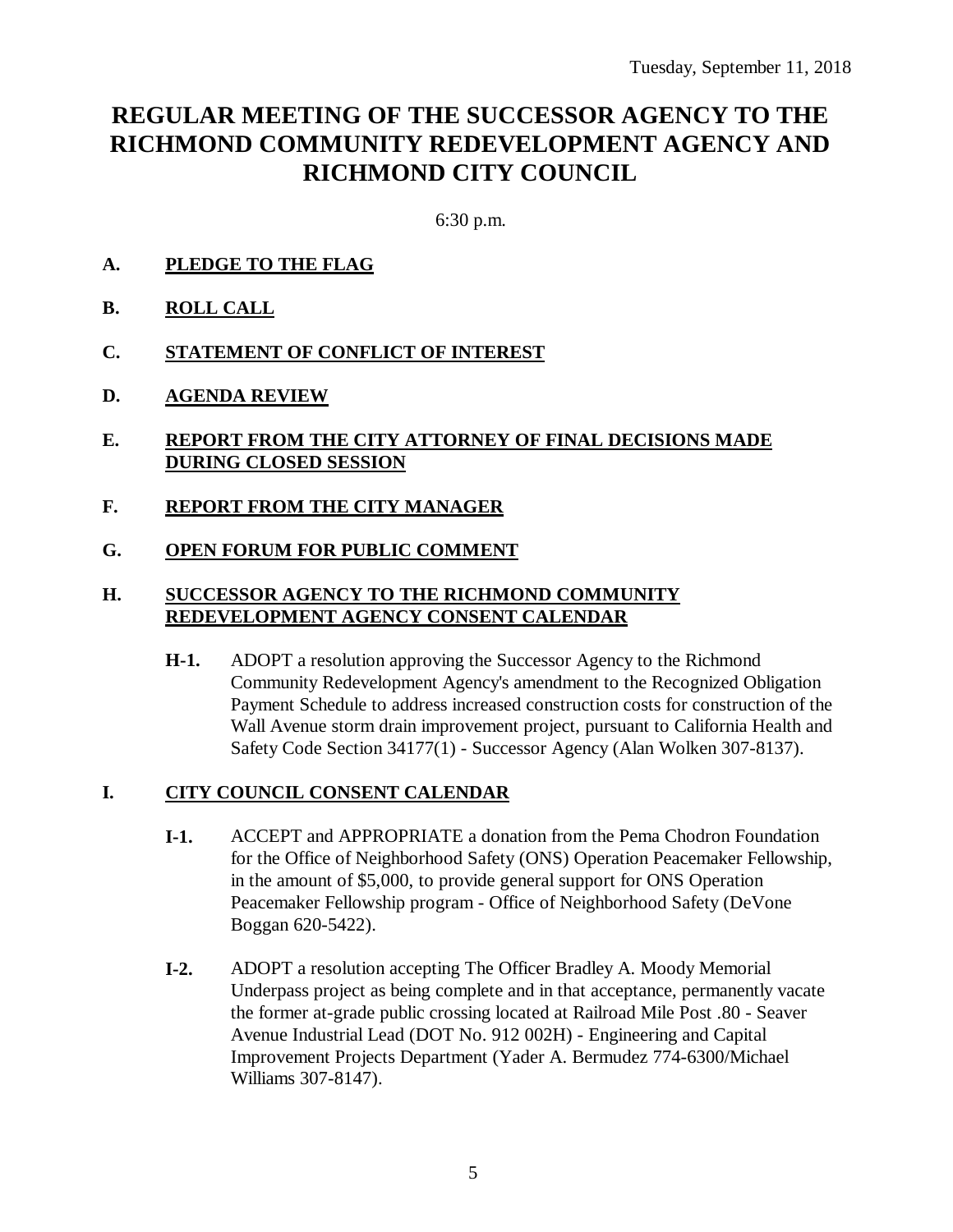- **I-3.** APPROVE a contract with Turner Signs for the construction of Hilltop Gateway Sign-One on Hilltop Drive and east of Blume Drive in an amount not to exceed \$85,000 - Engineering and Capital Improvement Projects Department (Yader A. Bermudez 774-6300).
- **I-4.** APPROVE a standing purchase order with W.W. Grainger, Inc., using the Oregon NASPO ValuePoint Master Agreement No. 8496 to purchase electrical and facilities maintenance supplies, lighting products, industrial supplies, tools and hardware in an amount not to exceed \$300,000 per the term of the contract, between the departments for an initial period of three-years, with two, two-year optional to extensions - Engineering and Capital Improvement Projects Department and Department of Infrastructure Maintenance and Operations (Yader A. Bermudez 774-6300/Tim Higares 620-6508).
- **I-5.** APPROVE an amendment to the existing three-year contract, with the option of two, one-year renewal options, with O.C. Jones & Sons, Inc. for the rental of street paving equipment, as needed, to supplement City crews on larger paving projects, in an amount not to exceed \$1,000,000, for a total allocation not to exceed amount of \$1,750,000, per contract term - Engineering and Capital Improvement Projects Department (Yader A. Bermudez 774-6300).
- **I-6.** APPROVE and RATIFY a construction agreement for repairs to the Bradley A. Moody Underpass guardrail system with Gordon N. Ball, Inc. The total shall be the Base Bid amount of \$35,040, per the quotation provided - Engineering and Capital Improvement Projects Department (Yader A. Bermudez 774- 6300/Michael Williams 307-8147).
- **I-7.** APPROVE the purchase of various emulsion oils for asphalt paving and pothole repairs from Telfer Oil Company, in an amount not to exceed \$300,000, for a three-year term, plus a two-year extension, through September 11, 2021 - Engineering and Capital Improvement Projects Department (Yader A. Bermudez 774-6300).
- **I-8.** ACCEPT and APPROPRIATE a \$27,870 grant award from the CalRecycle Beverage Container Recycling City/County Payment to the City of Richmond's Community Development, Environmental Initiatives Division - City Manager's Office (Shasa Curl/Adam Lenz 620-5407).
- **I-9.** APPROVE a Second Amendment to the Lease Agreement with Sprint Spectrum Realty Company, LLC, to lease an area for telecommunication equipment at 1411 Harbor Way South - Port Department (Jim Matzorkis 215-4600).
- **I-10.** APPROVE the travel days of September 26 and 29, 2018 to and from the conference for Mr. Eddie Aubrey to participate as a guest speaker for the International Conference of Internal Affairs Commanders - Police Department (Chief Allwyn Brown 621-1802).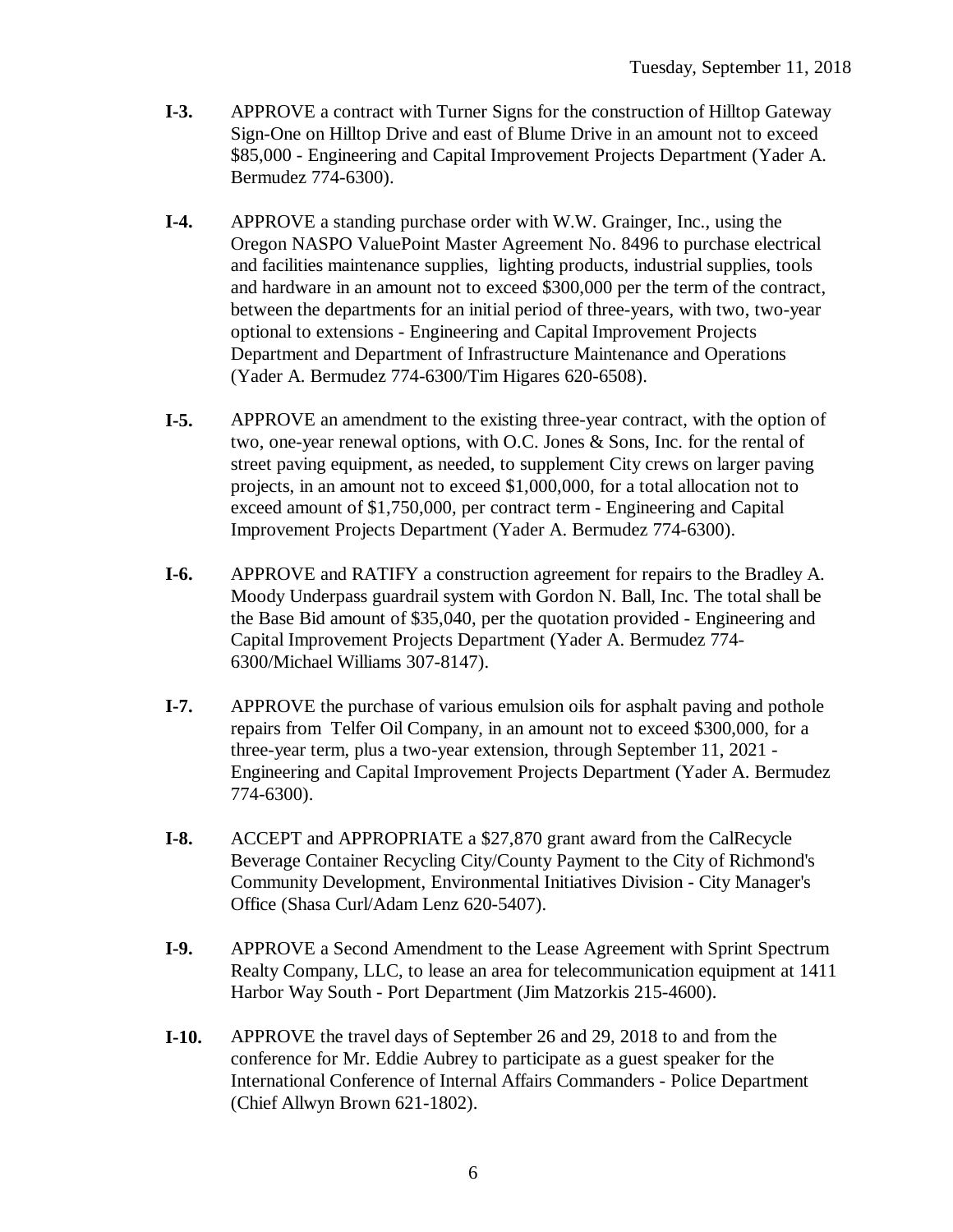- **I-11.** APPROVE a sole-source contract with Verizon Connect NWF Inc., for maintenance of the GPS hardware that monitors Police Department vehicles, in a total amount not to exceed \$60,480 (\$20,160 per year), for a three-year term, from July 1, 2018, to June 30, 2021 - Police Department (Chief Allwyn Brown 621-1802).
- **I-12.** APPROVE the purchase of one 2019 Ford Utility Interceptor from Hilltop Ford to be used by the Crime Scene Investigator Program, in an amount not to exceed \$41,000 - Police Department (Chief Allwyn Brown 621-1802).
- **I-13.** APPROVE the purchase of Motorola base station radios and software upgrade for existing radios from Red Cloud, Inc. in an amount not to exceed \$101,000 - Fire Department (Chief Adrian Sheppard 307-8041).
- **I-14.** ACCEPT and APPROPRIATE funds for year two and three of a Community Development Block Grant (CDBG), in the amount of \$24,000, for the Library and Cultural Services Department, Library Division and; APPROVE the Fiscal Year 2018-19 Amendment to the Program Agreement with Contra Costa County for expansion of library services to seniors with the Words on Wheels (WOW) Library Book Van - Library and Cultural Services Department (Katy Curl 620- 6554/Jane Pratt 620-5452).
- **I-15.** RECEIVE the City's Investment and Cash Balance Report for the month of June 2018 – Finance Department (Belinda Warner 620-6740).
- **I-16.** RECEIVE the City's Investment and Cash Balance Report for the month of July 2018 – Finance Department (Belinda Warner 620-6740).
- **I-17.** APPROVE a second contract amendment in the amount of \$18,000, not to exceed a total amount of \$61,000, with Keyser Marston Associates, to update the Financial Feasibility Analysis for Residential Development, and APPROPRIATE \$18,000 in in-lieu fees to complete the work - Planning and Building Services Department (Richard Mitchell 620-6706).
- **I-18.** APPROVE a contract amendment in the amount of \$105,000, not to exceed a total contract amount of \$115,000, through December 31, 2020, with Kosmont Companies to provide financial and real estate advisory services related to Point Molate - Planning and Building Services Department (Richard Mitchell 620- 6708).
- **I-19.** RECEIVE a report on the Richmond Municipal Sewer District for the months of June and July 2018 – Water Resource Recovery Department (Ryan Smith 620- 5486).